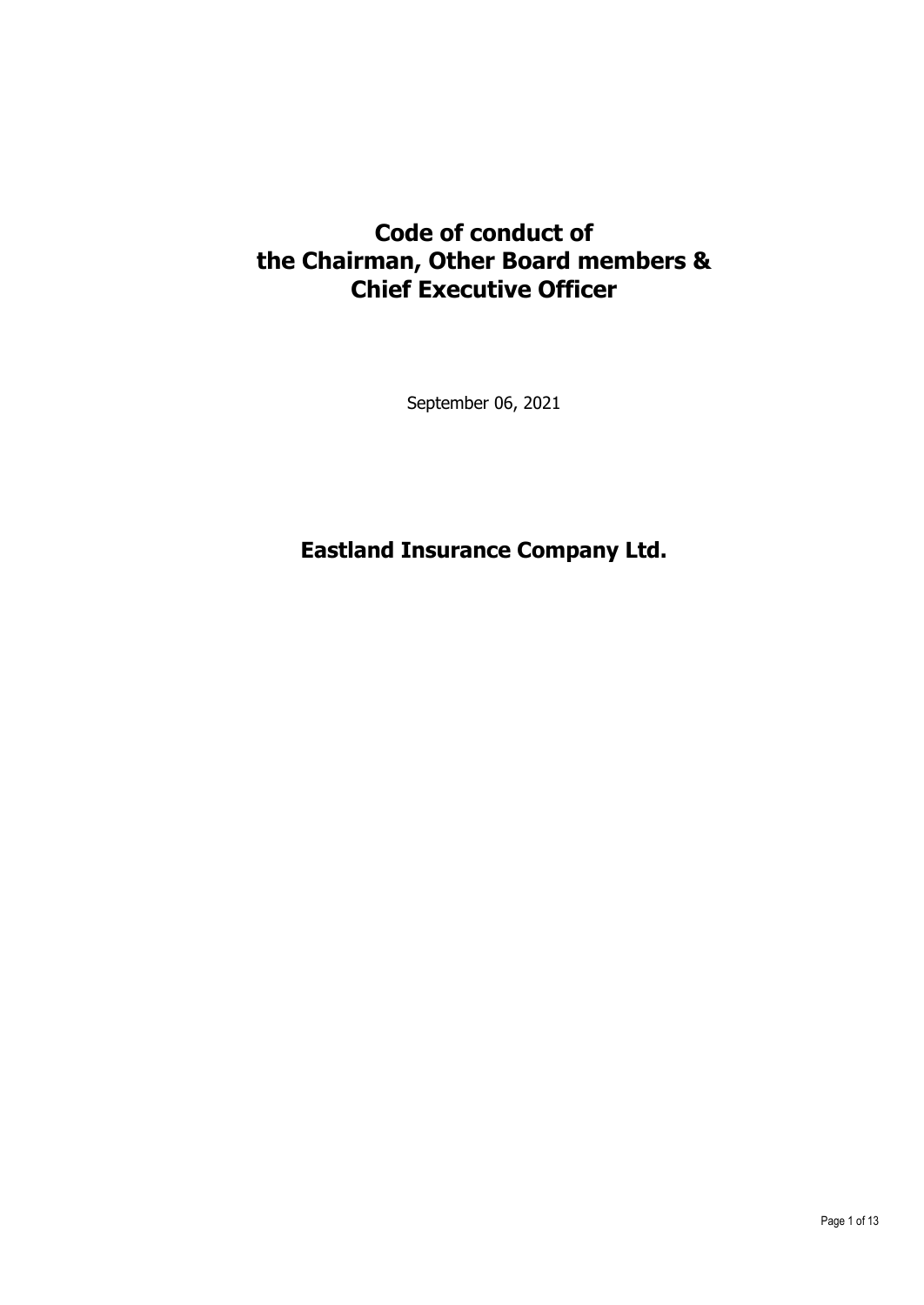# Code of conduct of the Chairman, Other Board members & Chief Executive Officer

# **Table of Contents**

Page

| Chapter 1 | Introduction & Background                      | 02 |
|-----------|------------------------------------------------|----|
| Chapter 2 | Code of Conducts of the Chairman               | 03 |
| Chapter 3 | Code of Conduct of other Board Members         | 05 |
| Chapter 4 | Code of Conduct of the Chief Executive Officer | 10 |
| Chapter 5 | Code of Conduct / Role of NRC                  | 12 |

Eastland Insurance Company Limited

**Code of conduct of the Chairman, Other Board Members & Chief Executive Officer**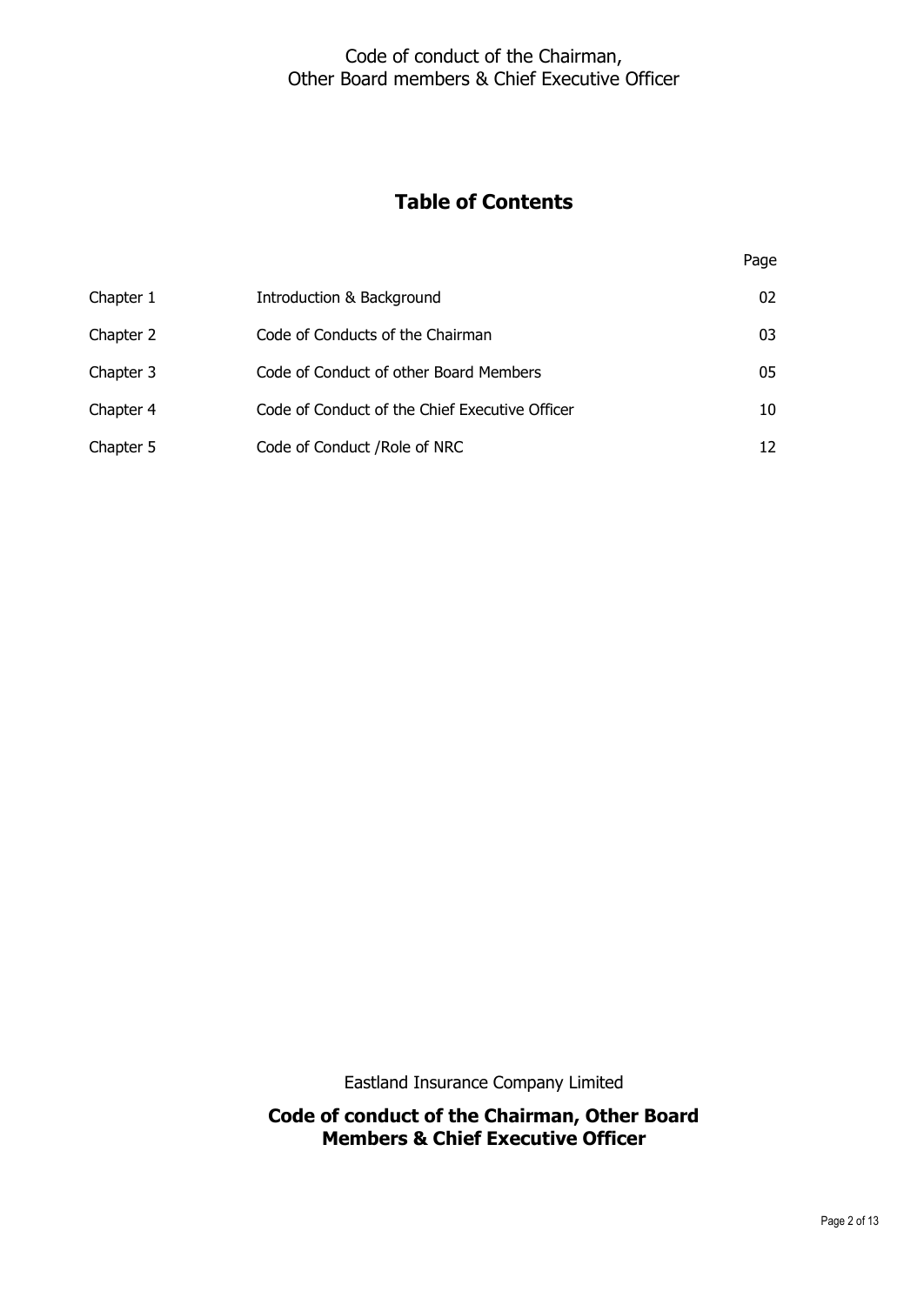# Chapter 1 **Introduction & Background**

In accordance with the provision no. 1(7)(b) of the Corporate Governance Code issued by BSEC through it's Notification no. BSEC/CMRRCD/2006-158/207/Admin/80, dated: June 03, 2018, the code of conduct as determined by the NRC shall have to be prepared & posted in the website of each listed company.

This Code of Conduct sets forth for outlining the role, responsibilities and norms for the board of directors and top executives of Eastland Insurance Company Ltd. Board of Directors should have a chartered; and the chartered of the board describes the standards of ethical behavior that each director is expected to uphold.

Company as a legal entity is committed to conduct business in accordance with the highest standards of business ethics and intended to comply with the applicable laws, rules and regulations of Bangladesh. In continuance of this commitment, the Board of Directors promotes ethical behavior and has adopted this Code of Conduct and Ethics for Chairman, Directors, CEO & other top officials ("Code") of the company.

## **Necessity of the Code**

As Eastland Insurance Company Ltd is an "A" category company enlisted with both the Dhaka and Chittagong Stock Exchanges, the code of conduct will specify the nomination and remuneration policy, ethical and professional standards of the company. Therefore, Eastland is implanting the code of conduct both for complying the guideline of the Corporate Governance Code and to develop the organizational behavior in terms of the board's chartered and corporate ethics.

Code of conduct is generally formulated for the ethical and professional standard to be set and implemented for the corporate industry in Bangladesh. Meeting the objectives of the company is the core responsibilities of the board of directors and top executives of the company. Therefore, values and principles exists in the company are the outcome of the joint effort of the board and management. Thus code of conduct are now become integral part of the corporate governance guideline.

A code is a realistic document and it has value for both as internal guideline and an external statement of corporate values and commitments. A well-written code of conduct clarifies an organization's mission, values and principles linking them with standards of professional conduct. The code articulates the values of the organization. As a result, codes of conduct or ethics can become benchmarks to measure individual and organizational performance. Additionally, a code is a central guide and reference for employees to support day-to-day decision making. A code encourages discussions of ethics and compliance, empowering employees to handle ethical dilemmas they encounter in everyday work. It can also serve as a valuable reference, helping employees locate relevant documents, services and other resources related to ethics within the organization.

The code creates a common vocabulary and a sense of the ethical requirements for serving on a board. It facilitates dialogue about ethical issues and goes a long way towards ensuring that well-intentioned people will not mistakenly choose the wrong path when confronting situations not adequately addressed in policy, procedure, law, regulation or by-laws.

Bangladesh Securities and Exchange Commission influenced the listed companies to form the code of conduct for the board of directors and top executives to ensure the proper practice of corporate ethics. Code of ethical and professional standard however guided by the Bangladesh Securities & Exchange Commission, it is to be obligated to all listed companies due to the nature of complexity and ambiguity exists in the

## **Applicability:**

The Code will be applicable to:

- •Directors (Executive and Non-Executive Directors including independent directors)
- •Key Managerial Personnel
- •Senior Management Personnel and Other employees

#### **Definitions:**

In this policy unless the context otherwise requires -

i) "**Ac**t" means The Companies Act, 2014 and rules made there under, as amended from time to time.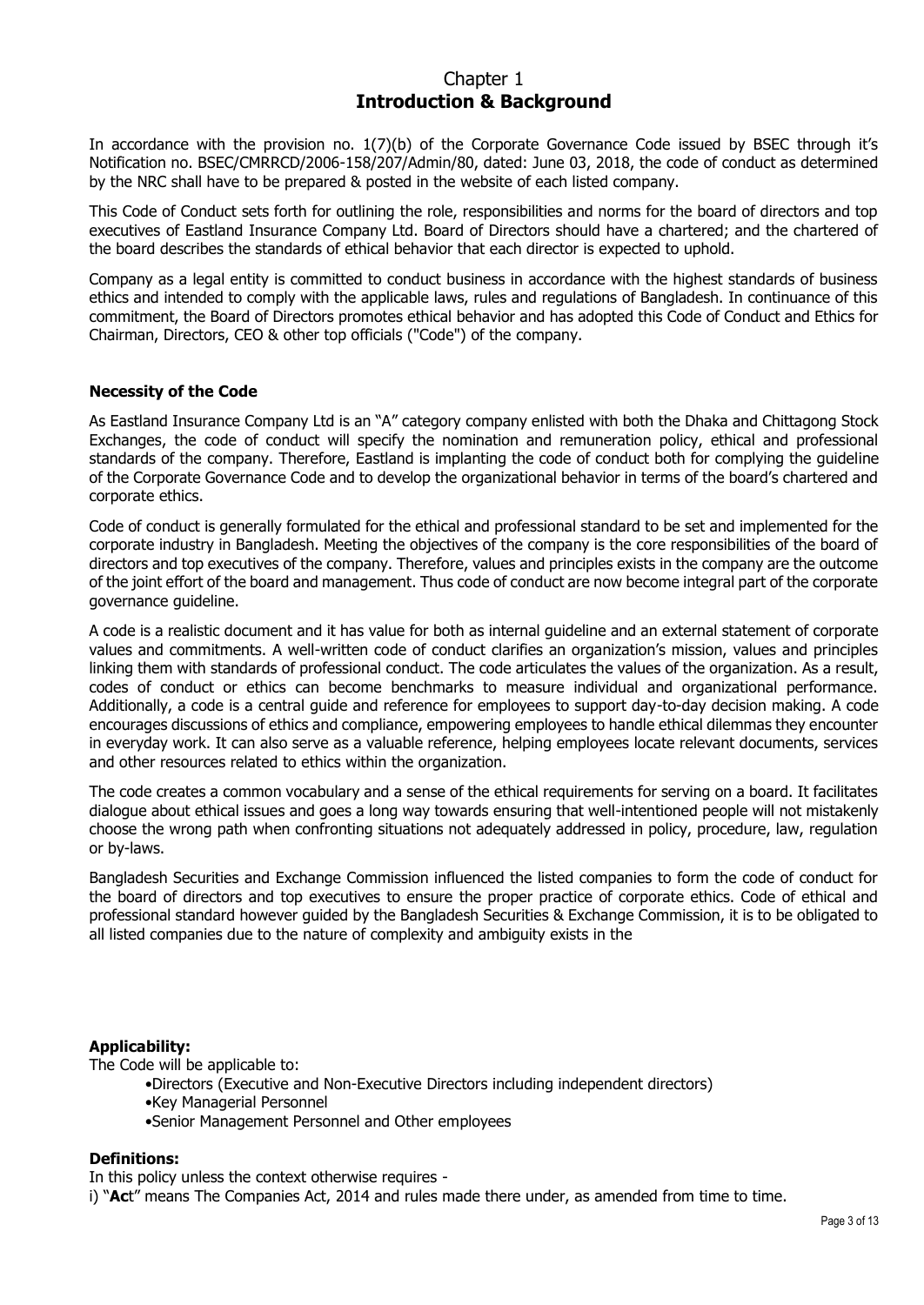ii) **Insurance Act** means Insurance Act 2010 and rules, regulations made thereunder, as amended from time to time.

iii) "**Regulato**r" means Insurance Development & Regulatory Authority (IDRA)

iv) "**Regulators**" means Insurance Development & Regulatory Authority (IDRA), Bangladesh Securities & Exchange Commission (BSEC), National Board of Revenue (NBR) and such other name deemed fit on the ground of the subject matter of objects.

v) "**Company**" means Eastland Insurance Company Limited.

vi) "**Board**" means Board of Directors of Eastland Insurance Company Limited

vii) "Committee" means Nomination and Remuneration Committee of the Company as constituted by the Board from time to time.

viii) "**Key Managerial Personnel**" or "KMP" means CEO/Managing Director, whole-time Director/ Executive Director, Chief Financial Officer, Company Secretary, Head of Internal Audit & Control, Advisor(s) and such other persons, officers/Executives who reports directly to the CEO/MD and who may be deemed to be KMP under the Companies Act, 1994 and or prescribed by the regulators from time to time.

ix) "**Senior Management Personnel**" means officers/ personnel of the Company, who are members of its core management team excluding Board of Directors and shall comprise all members of management Committee, up to 3 level below the Chief Executive Officer/ Managing Director/Whole Time Director/ Manager (including Chief Executive Officer/ Manager, in case they are not part of the Board) and shall include Company Secretary , Chief Financial Officer, Head of Internal Audit and Control, Executive and Officers who report directly to the CEO/MD of the company.

x) The **Executive** mean all employees of any member of the group who report or who will report directly to the Managing Director

xi) "**Benefits"** means- All types of remuneration including salary, bonus. profit sharing, share options. pension contributions, motor car (or payments in lieu thereof) and other incentives and employment benefits.

xii) Board of Directors means the Board.

- xiii) Board of Directors meeting means board meeting.
- xiv) Nomination and remuneration Committee means NRC.

xv) Code of conduct means 'Code'.

xvi) Terms of References means ToR.

xvii) "Confidential Information" means all non-public information entrusted to or obtained by a Director by reason of his or her position as a Director of the Company. It includes, but not limited to, non-public information that might be useful to competitors or harmful to the Company or its customers if disclosed, such as

Non-public information about the Company's financial condition, prospects or plans, its marketing and sales programs and research and development information, as well as information relating to mergers and acquisitions, stock repurchases and divestitures.

# Chapter 2 **Code of Conduct of the Chairman**

The primary objective of electing the Chairperson of the Board is to separate the Board and management to deal with the governance issues and to maximize the shareholders wealth. The matter of shareholders wealth depends on maintaining the system and procedures of corporate governance. Independent directors are the representatives of the shareholders and regulatory counterpart. Sponsors and promoters are dedicated to the shareholders wealth for a listed company. But a Chairperson shall role the leadership of all the types of board members to reach the objective of the company.

The Chairman's role is therefore leading the board to grasp the company's mission, vision and strategy. He will network among the board of directors, guide the CEO of the company for the operation of the company. He will lead the board to draw strategically position of the company, choose the strategy based on the strategic position analysis and finally implement the strategy of the company.

The Chairperson should be communication-intensive, skilled, honest, intellectual, problem solving and must be able to focus on a diverse group of directors and build consensus among them, be able to coach of the CEO and be willing to have the difficult conversations with the CEO as and when required.

The Chairman must as well have the maturity, leadership skills, tact, and ability to keep his or her ego in check as well as a clear understanding of the boundaries of the role and be an effective Board-room leader. An effective Chairman and CEO partnership requires mutual trust and regular contact. A dysfunctional relationship between the Chairman and the CEO, communication failures between the two or between the Chairman and the Board, or the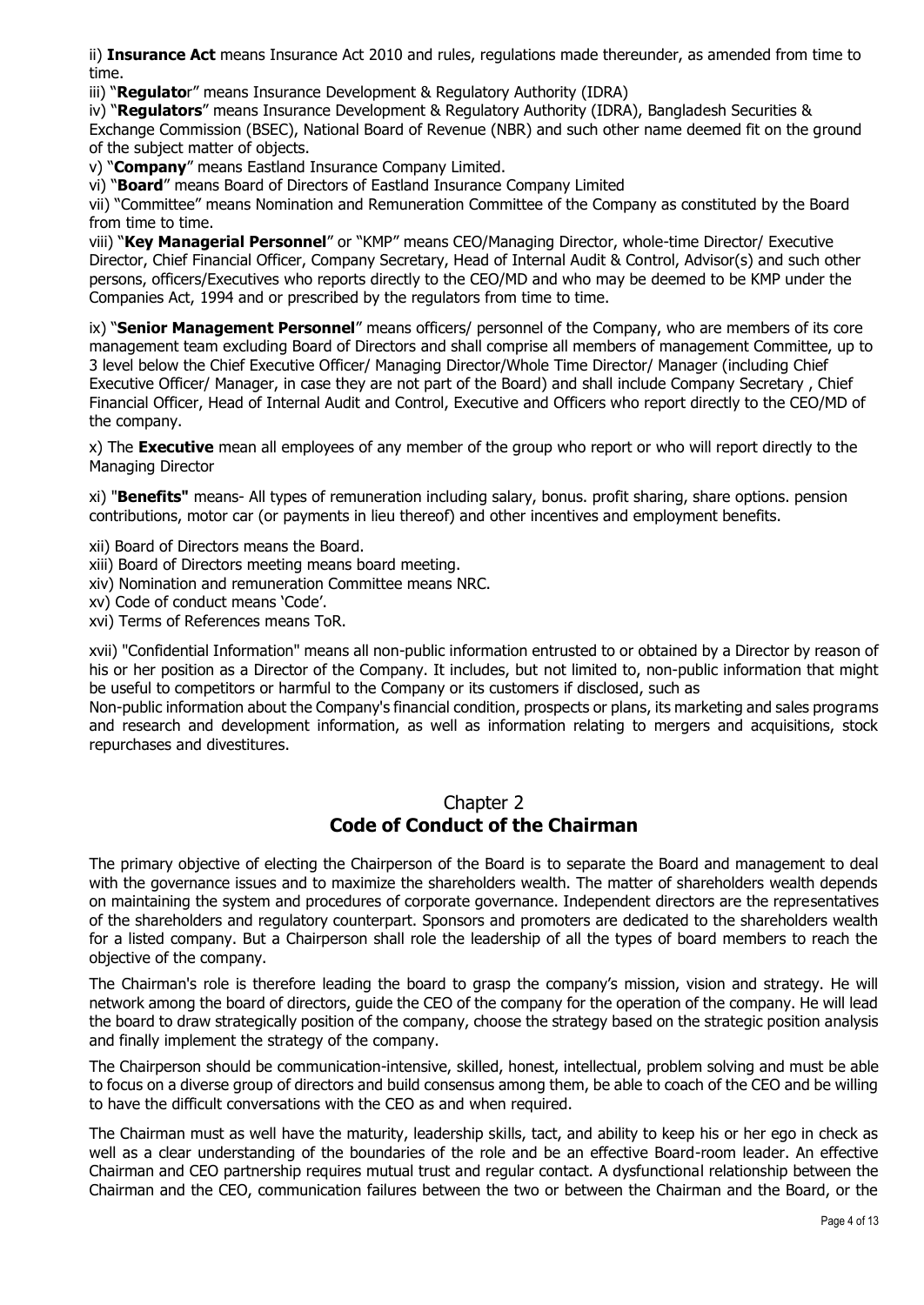actions of an over-reaching Chairman can all undermine effective governance. The respective roles of the Chairman and the CEO will depend on various factors such as the manner in which the Board functions and the relationship between the Board and the Management.

The Articles of Association of the company provides that the Chairman of the Board of Directors shall be elected by the Board of Directors who shall chair meetings of the company.

# **Key roles and responsibilities of the Chairman:**

- a. To call and preside meetings of the Board of Directors and that of the Shareholders of the Company, and to ensure that the meeting is properly convened and conducted.
- b. To play a crucial leadership and pivotal role in ensuring that the Board as well as its Committees effectively in conformity with the highest standards of corporate governance.
- c. To ensure full participation of the executive, non-executive and independent directors in the Board's decision making processes and activities.
- d. To facilitate effective contribution of non-executive and independent directors and building a strong bond and trust between them and the executive directors.
- e. To ensure that the Board plays a full and constructive part in developing and determining the company's strategy and overall business and commercial objectives.
- f. To set agenda to be tabled for discussion taking into consideration the important issues facing the company with emphasis to strategic rather than routine issues.
- g. To ensure that there are sufficient scope for effective communication between the Board and the shareholders at the General Meetings.
- h. To ensure that all Board Committees are properly established, composed and operated.
- i. To ensure that complete, timely and clear information on the company affairs are provided to the Board.
- j. To ensure that the regulatory compliances are considered and acted upon, through the management personnel.
- k. To ensure effective communication between the company and its executives, management, committees and shareholders.
- l. To ensure that the meeting is conducted in accordance with the requirements of the Act, Regulatory Acts and regulations, company's Articles of Association and any applicable special and common law and rules, and has an overriding duty to act in good faith in the best interests of the company and is responsible for the proper conduct of the meeting, the preservation of order, ensuring that all shades of opinion are given a fair hearing and ensuring that the sense of the meeting is properly ascertained and recorded. To ensure that the meeting starts on time and that all the business one the agenda is transacted. The start of meeting can be delayed in certain circumstances obviously where there is no quorum. The Chairman can legitimately delay the meeting to allow members who arrived on time to register and get admittance. As a rule of thumb, it is not advisable to delay the meeting for any longer than 15 to 20 minutes.
- m. Problems that take longer time than this to fix should be dealt with by proposing an adjournment immediately after opening the meeting
- n. Rule on any question raised from the floor relating to the conduct of the meeting. If his decision is challenged, the matter should be put to the meeting and decided by the majority of those present. In addition to making rules on points of order, the Chairman will usually have the power to adjourn the meeting, to demand a poll, to rule on validity of votes at general meetings and to rule of the validity of an amendment of motions / resolutions
- o. To ensure that meeting will not be closed without his consent unless all the business has been dealt with.
- p. Minutes signed by the Chairman of the Meeting are prima-facie evidence of the proceedings therefore the Chairman has a special duty to produce and keep minutes of all proceedings of General Meetings, Meetings of the Directors and its Committees.
- q. Deemed to have been given authority by the meeting to regulate its proceedings still there are many matters relating to the conduct of a meeting which entirely are in the hands of those persons who are present and constitute the meeting. Thus it rests with the meeting to decide whether notices, resolutions, minutes, accounts and such like shall be read to the meeting or be taken as read, whether representatives of the Press or any other persons not qualified to be summoned to the meeting, shall be permitted to be present, or if present, shall be permitted to remain, whether and when discussion shall be terminated and a vote taken, whether the meeting shall be adjourned. In all these matters, which are only instances, the meeting decides, and if necessary a vote must be taken to ascertain the wishes of the majority. If no objection is taken by any constituent of the meeting, the meeting must be taken to be assenting to the course adopted.
- r. Support and advice the CEO in the development strategy and establish a harmonious and open relationship with him.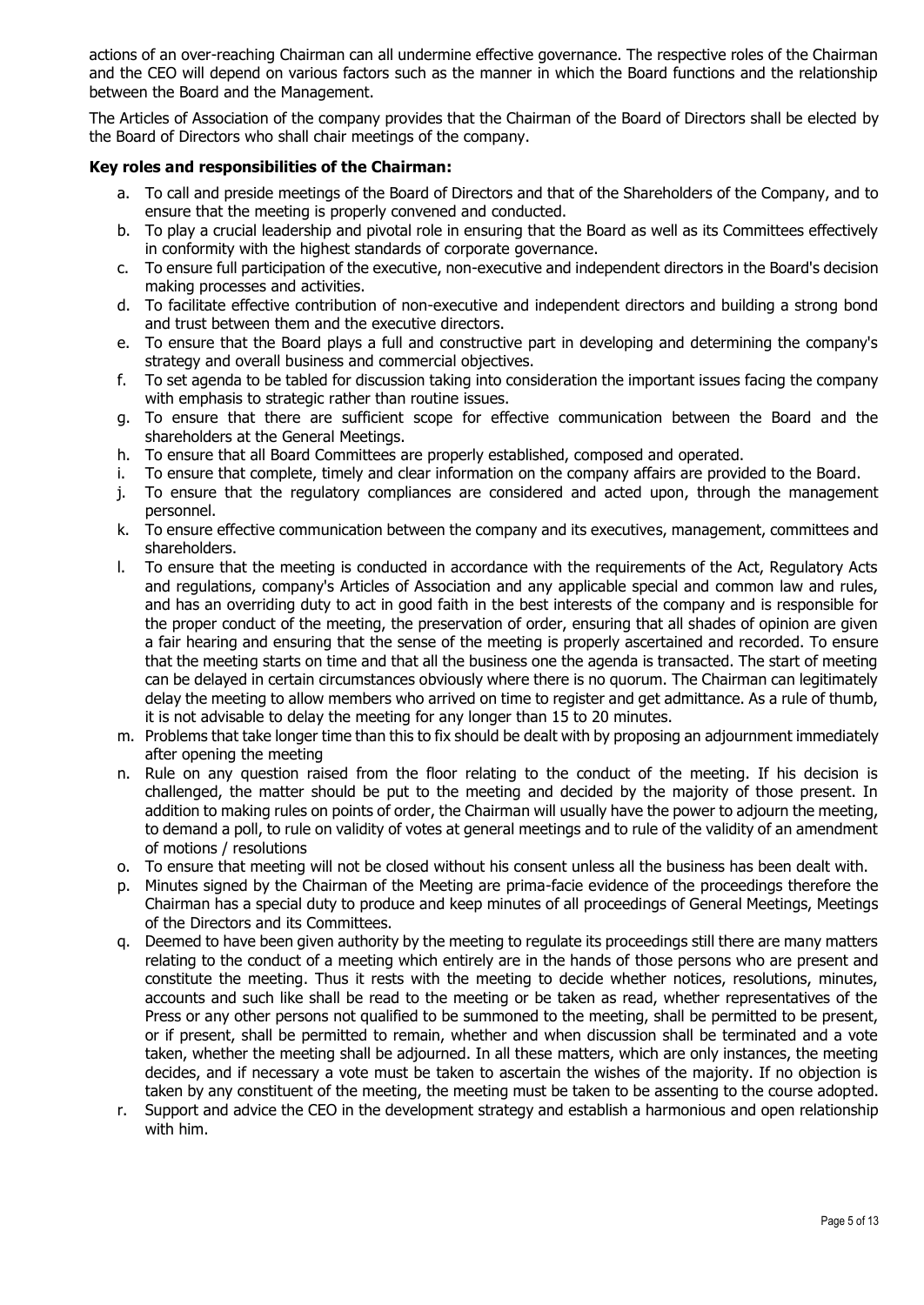# Chapter 3 **Code of Conduct of other Board Members**

### **Board of Directors & their Charter:**

This Board Charter ("Charter") is designed to provide lays down clearly the responsibilities, functions and terms of reference within which the Board, Board Committees and individual Directors play their roles distinct from the management ("Management") to ensure business integrity and maintains investors' confidence in accordance with Eastland's corporate objectives.

The Board of Directors ("Board") of the company believes that strong corporate governance is essential for delivering sustainable value to its stakeholders. In adhering to the responsibilities set out in this Charter, Board members are expected to perform their duties with integrity, honesty and in a professional manner in accordance with the law in serving the interests of its shareholders, clients, employees, the community and other stakeholders. As a result, it is committed to good corporate governance. It should be noted that this Charter serves as a reference to the Board members in executing their responsibilities. The provisions contained in this Charter neither replace nor supersede the laws of Bangladesh or the applicable regulatory frameworks.

### **Composition of the Board:**

The Board consists of qualified individuals with a diverse set of skills, experience and knowledge necessary to govern the Company. The composition has been fulfilled in compliance with the provisions of the Insurance Act, 2010. Instruction of Bangladesh Securities and Exchange commission and/or Insurance Development and Regulatory Authority will also be complied. The composition and size of the Board will be reviewed from time to time to ensure its suitability to facilitate the decision making of the Company. The independent Directors provide the strong independent element to the Board to ensure that all matters are reviewed with objectivity, balance and fairness. The Board shall identify 02(two) independent non‐ executive Directors to be appointed who will attend to any query or concern raised by the shareholders as an alternative to the existing formal channel of communication with shareholders. The Board is committed to workplace diversity, with a particular focus on supporting the representation of women in the composition of Board of the Company. The Board, through Nomination Committee, will conduct all board members appointments, supporting the election committee and re-election, reappointment, retirement as per prescribed law.

#### **Nomination criteria or policy for determining qualifications**

Pursuant to the section 92 of the Companies Act 1994, "restrictions on appointment or advertisement of director" clause indicated that, the proposed director should hold the minimum shares called to him/her. The call of shares not limited to the power and determination of the regulatory body but also the practice of ensuring the compliance and meeting the regulatory requirements from time to time. Written consent of the candidate for directorship to be ensured as per section 93 of the Companies Act 1994 which will be placed before the NRC for their scrutiny. Section 94 about the disqualification of the directors and section 97 about the qualification of the directors shall be read with i.e. listing regulation 2015, corporate governance code 2018 along with other applicable laws. NRC should recommend the nomination and removal of the board members based on the retirement and re-election procedures in the AGM for normal circumstances. Election Procedures prescribed in the Insurance rules 1958 to elect public subscribers shareholders be recommended to the board by the NRC. Nomination, appointment and co-option of the board members shall be a formal process prescribed in the Insurance laws, laws of Bangladesh Securities and Exchange Commission (BSEC), conditions stipulated in the companies Act including other applicable laws.

The Nomination Committee is responsible to recommend appointment of new candidates to the Board of Directors by considering the required mix of skills, experience, qualities, time commitment and diversity, including gender, ethnicity and age, where appropriate and the Board shall deliberate and determine any appointment of a new director upon the recommendation from the Nomination Committee, which should comprise exclusively of non‐executive directors, a majority of whom must be independent. The Articles of Association of the Company provides that every newly appointed director is subject to re‐election at the immediate Annual General Meeting ("AGM") and at every AGM, the Board members shall retire as seniority basis from the office and be eligible for re‐election at every AGM.

#### **Positive attributes & experience including independence of the directors**

Board may time to time advise the NRC to hold the meeting with its purpose however; recommendations of the NRC should not in any case be influenced by the board. Audit committee and board however have the right to call and clarify and to call and to receive clarification on the disputed ground. Committee members of the NRC are independent to clarify and settle the decisions and recommendations as per their own judgment. At least two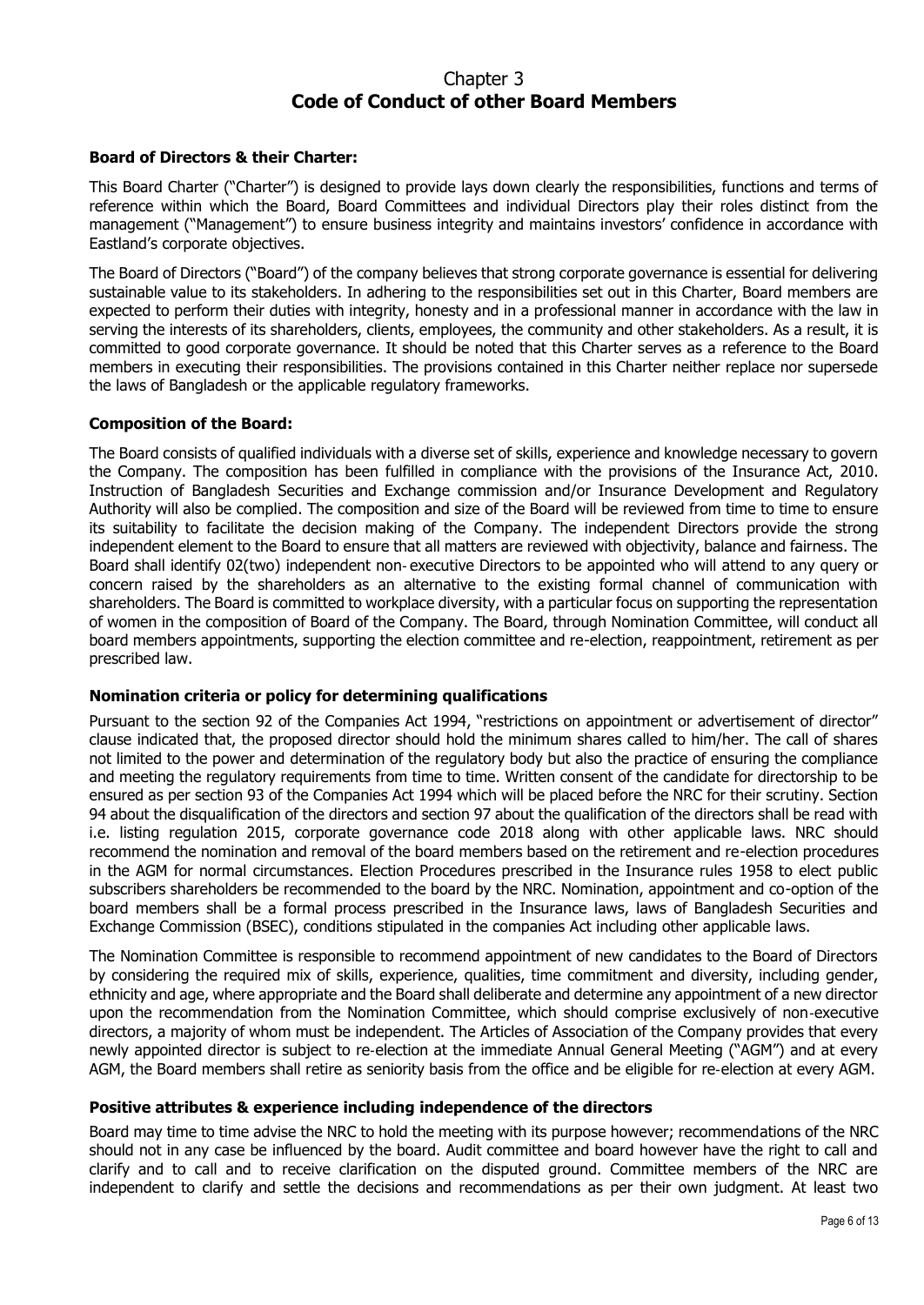members of the NRC shall be financially literate and enough capabilities to judge the terms and conditions of the NRC.

### **The Directors' should follow**

As a Director of the Company must follow the below listed items (but not limited to)-

#### **a. Compliance with Laws, Rules and Regulations**:

The Company requires strict compliance by all its Directors with applicable laws, rules and regulations. These include BSEC's Securities Laws and other securities laws, including insider trading laws and the Company's insider trading compliance policies.

#### **b. Directors' Duties:**

All directors of the Company stand in a fiduciary relationship to the Company. As fiduciaries, directors must act honestly, in good faith, and in the best interests of the Company. Directors will be held to strict standards of honesty, integrity and loyalty. A director shall not put personal interests ahead of the best interests of the Company.

#### **c. Respectful Conduct:**

It is recognized that directors bring to the board diverse background, skills and experience. Directors will not always agree with one another on all issues. All debates shall take place in an atmosphere of mutual respect and courtesy. The authority of the chair must be respected by all directors.

#### **d. Corporate Obedience -Board Solidarity:**

Directors acknowledge that properly authorized board actions must be supported by all directors. The board speaks with one voice. Those directors who have abstained or voted against a motion must adhere to and support the decision of a majority of the directors.

#### **e. Board Spokesperson:**

The board shall adopt a policy with respect to designating a spokesperson on behalf of the board. Only the chair or designated person may speak on behalf of the board. No director shall speak or make representations on behalf of the board unless authorized by the chair or the board. When so authorized, the board member's representations must be consistent with accepted positions and policies of the board.

### **f. Compliance with Laws, Rules and Regulations:**

Directors shall comply with all applicable laws, regulations and rules, and with the Eastland Insurance Company Limited Insider business Policies.

#### **Code of ethics of the Board of Directors**

Members of the board (including Non-Executive Independent Directors and ex- officio members of the board) shall at all times abide by and conform to the following code of conduct in their capacity as board members.

- 1. Each member of the board of directors will abide in all respects by the Code of Ethics and all other rules and regulations of the Company (including but not limited to the Company's articles of incorporation and bylaws) and will ensure that their membership (or the membership of the entity for which they serve as officer, director, employee, or owner, as the case may be) in the company remains in good standing at all times. Furthermore, each member of the board of directors will at all times obey all applicable state and local laws and regulations and will provide or cause to provide the full cooperation of the association when requested to do so by those institutions and their persons set in authority as are required to uphold the law.
- 2. Members of the board of directors will conduct the business affairs of the company in good faith and with honesty, integrity, due diligence, and reasonable competence. Except as the board of directors may otherwise require or as otherwise required by law, no board member shall share, copy, reproduce. transmit, divulge or otherwise disclose any confidential information related to the affairs of the company and each member of the board will uphold the strict confidentiality of all meetings and other deliberations and communications of the board of directors.
- 3. Members of the board of directors will exercise proper authority and good judgment in their dealings with company staff, suppliers, and the general public and will respond to the needs of the company's members in a responsible, respectful, and professional manner.
- 4. No member of the board of directors will use any information provided by the association or acquired as a consequence of the board member's service to the association in any manner other than in furtherance of his or her board duties. Further, no member of the board of directors will misuse company property or resources and will at all times keep the company's property secure and not allow any person not authorized by the board of directors to have or use such property.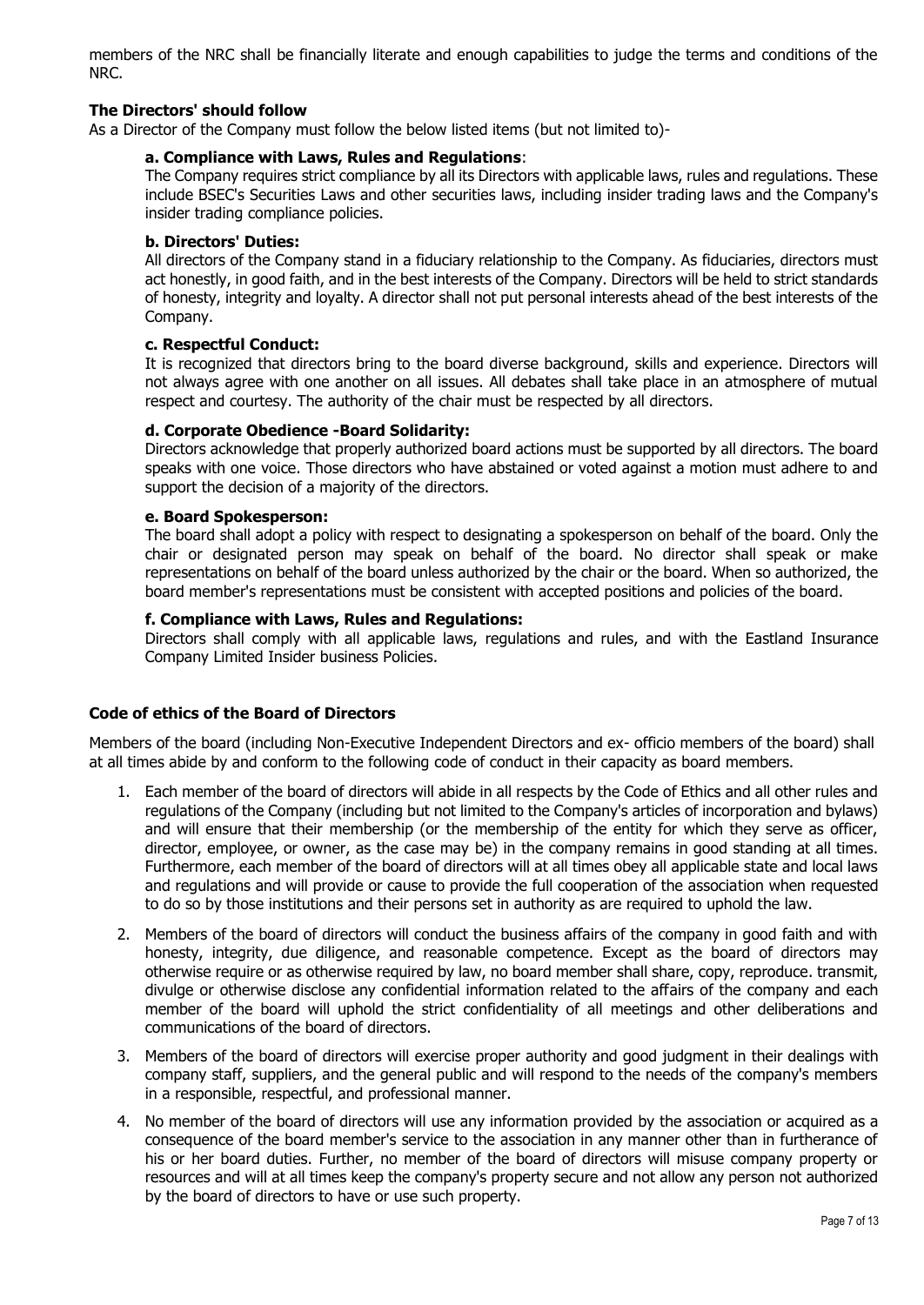- 5. Each member of the board of directors will use his or her best efforts to regularly participate in professional development activities and will perform his or her assigned duties in a professional and timely manner pursuant to the board's direction and oversight.
- 6. Upon termination of service, a retiring board member will promptly return to the company all documents, electronic and hard files, reference materials, and other property entrusted to the board member for the purpose of fulfilling his or her job responsibilities. Such return will not abrogate the retiring board member from his or her continuing obligations of confidentiality with respect to information acquired as a consequence of his or her tenure on the board of directors.
- 7. The board of directors dedicates itself to leading by example in serving the needs of the association and its members and also in representing the interests and ideals of the Company at large.

# **Role of the Board of Directors for the interest of the company**

The board of directors must act at all times in the best interests of the Company and not for personal or third-party gain or financial enrichment. When encountering potential conflicts of interest, board members will identify the conflict and, as required, remove them from all discussion and voting on the matter. Specifically, board members shall follow these guidelines:

- a. Avoid placing (and avoid the appearance of placing) one's own self-interest or any third-party interest above that of the Company; while the receipt of incidental personal or third-party benefit may necessarily flow from certain Company activities, such benefit must be merely incidental to the primary benefit to the Company and its purposes;
- b. Do not abuse board membership by improperly using board membership or the Company's staff, services, equipment, resources. or property for personal or third-party gain or pleasure: board members shall not represent to third parties that their authority as a board member extends any further than that which it actually extends;
- c. Do not engage in any outside business, professional or other activities that would directly or indirectly materially adversely affect the Company:
- d. Do not engage in or facilitate any discriminatory or harassing behavior directed toward Company staff, members, officers, directors, meeting attendees, exhibitors, advertisers, sponsors, suppliers, contractors, or others in the context of activities relating to the Company;
- e. Do not solicit or accept gifts, gratuities, free trips, honoraria, personal property, or any other item of value from any person or entity as a direct or indirect inducement to provide special treatment to such donor with respect to matters pertaining to the association without fully disclosing such items to the board of directors: and
- f. Provide goods or services to the association as a paid vendor to the Company only after full disclosure and advance approval by the board, pursuant to any related procedures adopted by the board.

## **Use of Corporate Information, Opportunities and Assets:**

(i) Directors may not compete with the Company or use opportunities that are discovered through the use of Company information or their position with the Company for their own personal benefit or for the benefit of persons or entities outside the Company. Directors may not waste or improperly use any Company asset.

(ii) The Chairman, Board members and any employee, officer or advisor of the Company & its affiliated entities who also serves as an officer or Director of the Company are not prohibited from, and the Company has renounced any interest or expectancy in, or being offered an opportunity to participate in. any investment opportunities in Securities that may come to the attention of any Covered Party other than investment opportunities that come to such Covered Party's attention directly and exclusively in such Covered Party's capacity as director, officer or employee of the Company; control investments in companies in the mass merchandising, retailing, commercial appliance distribution, product protection agreements, residential and commercial product installation and repair services and automotive repair and maintenance industries.

(iii) A Director may never use Confidential Information for his or her own personal benefit or to benefit persons or entities outside the Company. Directors shall not disclose Confidential Information outside the Company either during or after their service as a Director of the Company except with the express or implied consent of the Board or as required by law.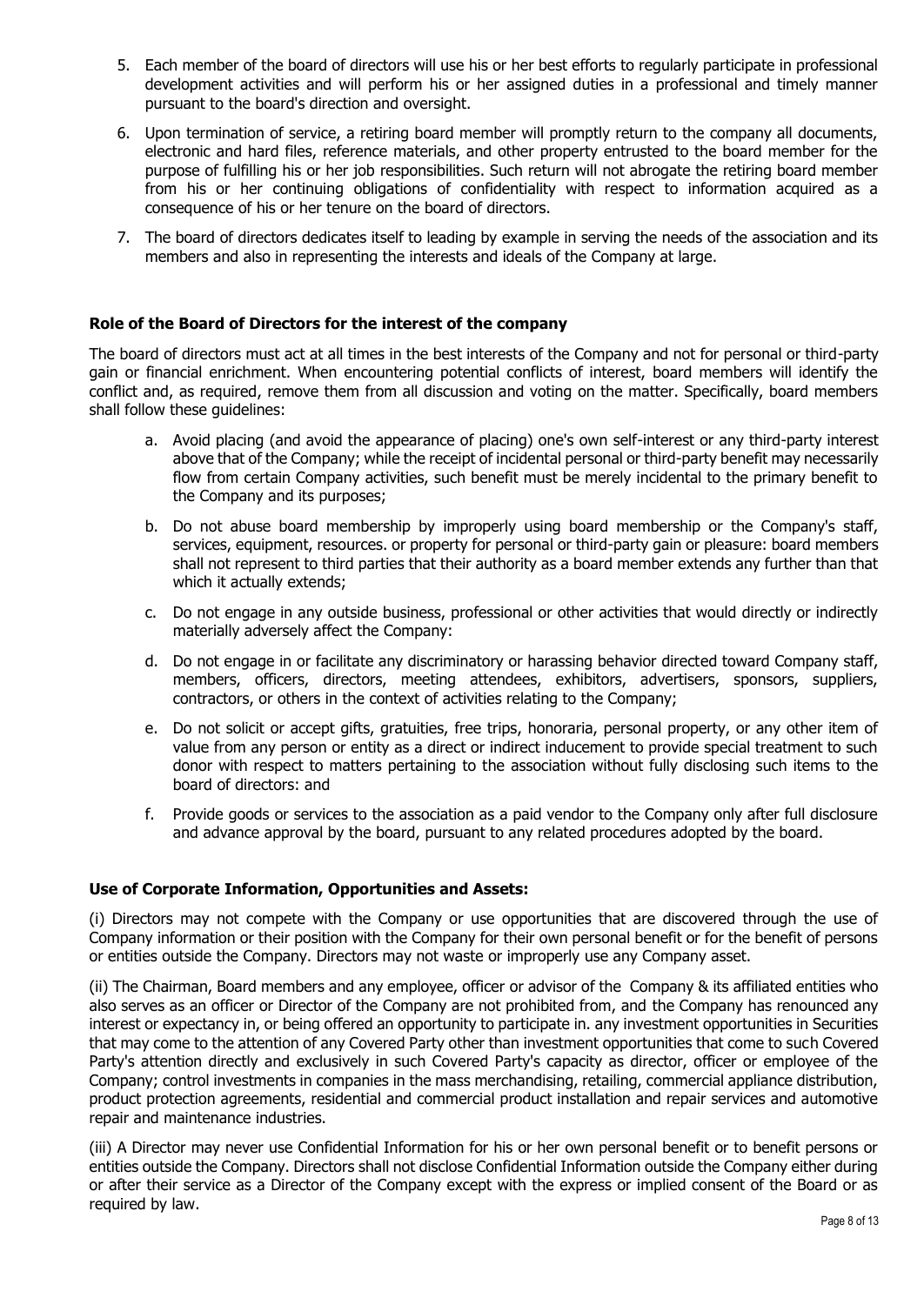(iv) Pursuant to their fiduciary duties of loyalty and care, Directors are required to protect and hold confidential all non-public information obtained due to their directorship position absent the express or implied permission of the Board of Directors to disclose such information. Accordingly, No Director shall use Confidential Information for his or her own personal benefit or to benefit persons or entities outside the Company; and

(v) No Director shall disclose Confidential Information outside the Company, either during or after his or her service as a Director of the Company, except with authorization of the Board of Directors or as may be otherwise required by law.

(vi) Non-public information concerning possible transactions with other companies or information about the Company's customers, suppliers or joint venture partners that the Company is under an obligation to maintain as confidential; and Non-public information about discussions and deliberations relating to business issues and decisions between and among employees, officers and Directors.

# **Conflicts of Interest:**

Directors must avoid conflicts of interest. A conflict of interest occurs when-

- 1. A Director's private interests interfere in any way, or can reasonably be expected to interfere in any way, with the interests of the Company;
- 2. A Director or a member of his or her immediate family receives an improper personal benefit as a result of the Director's position as a Director of the Company: or
- 3. A Director has other duties, responsibilities or obligations that run counter to his or her duty to the Company. A Director must immediately disclose to the Chairperson of the Audit Committee and the Chairman of the Board any situation that involves, or may reasonably be expected to involve, a conflict of interest.

While this Code does not attempt to describe all possible conflicts of interest that could arise, the following are some of the conflicts of interest that Directors must avoid:

- a. Receiving loans or guarantees of obligations as a result of one's position as a Director;
- b. Engaging in conduct or activity that improperly interferes with the Company's existing or prospective business relationships with a third party;
- c. Accepting bribes, kickbacks or any other improper payments for services relating to the conduct of the business of the Company; and
- d. Accepting, or having a member of a Director's immediate family accept, a gift from persons or entities that deal with the Company, in cases where the gift, considered in light of the totality of the circumstances, would reasonably be expected to influence the Director's actions as a member of the Board.

Without prejudice to any of these power given upon the Directors by the laws and Articles of Association of the company, it is hereby declared that they shall have the following powers-

- a. To prepare and issue schemes and plans of Assurance and Insurance, to determine the nature and extent of all or any rights, privileges or benefits to be granted in connection herewith.
- b. To receive proposals and to grant, issue or enter into policies of Assurance and Insurance of any description and any deeds or other instruments and any transaction for any purpose within the scope of these presents in such form, to such effect, upon such terms based upon tables or calculations and in such manner as the Directors may think fit.
- c. To effect such alteration or variation in any subsisting proposal forms, policy or policies, any deed or instrument or in the terms and conditions thereof as they deem advisable.
- d. To enter into treaties and make arrangements for reassuring or reissuing or reinsuring risk undertaken by the company or for sharing risks undertaken by other companies and to vary and rescind such treaties or arrangements.
- e. To consider, pay settle or refuse to pay, to contest or refer to arbitration claims in respect of policies or other matters.
- f. To pay either out of income or capital the preliminary expenses incurred in or about the formation, promotion and registration of the Company and procuring its capital to be subscribed.
- g. To purchase or otherwise acquire any property, rights or things which the company may purchase or acquire at such price and generally on such terms and condition as they shall think fit.
- h. At their discretion to pay for any property, rights or privileges acquired by or services rendered to the company either wholly or partially in cash or in shares, bonds, debentures or other securities of the Company and any such shares may be issued either as fully paid up or with such amount credited as paid up thereon as may be agreed upon and any such bonds debentures or other securities may be either specially charged upon, subject to the provisions, all or any part of the property of the company and its uncalled capital or not so charged.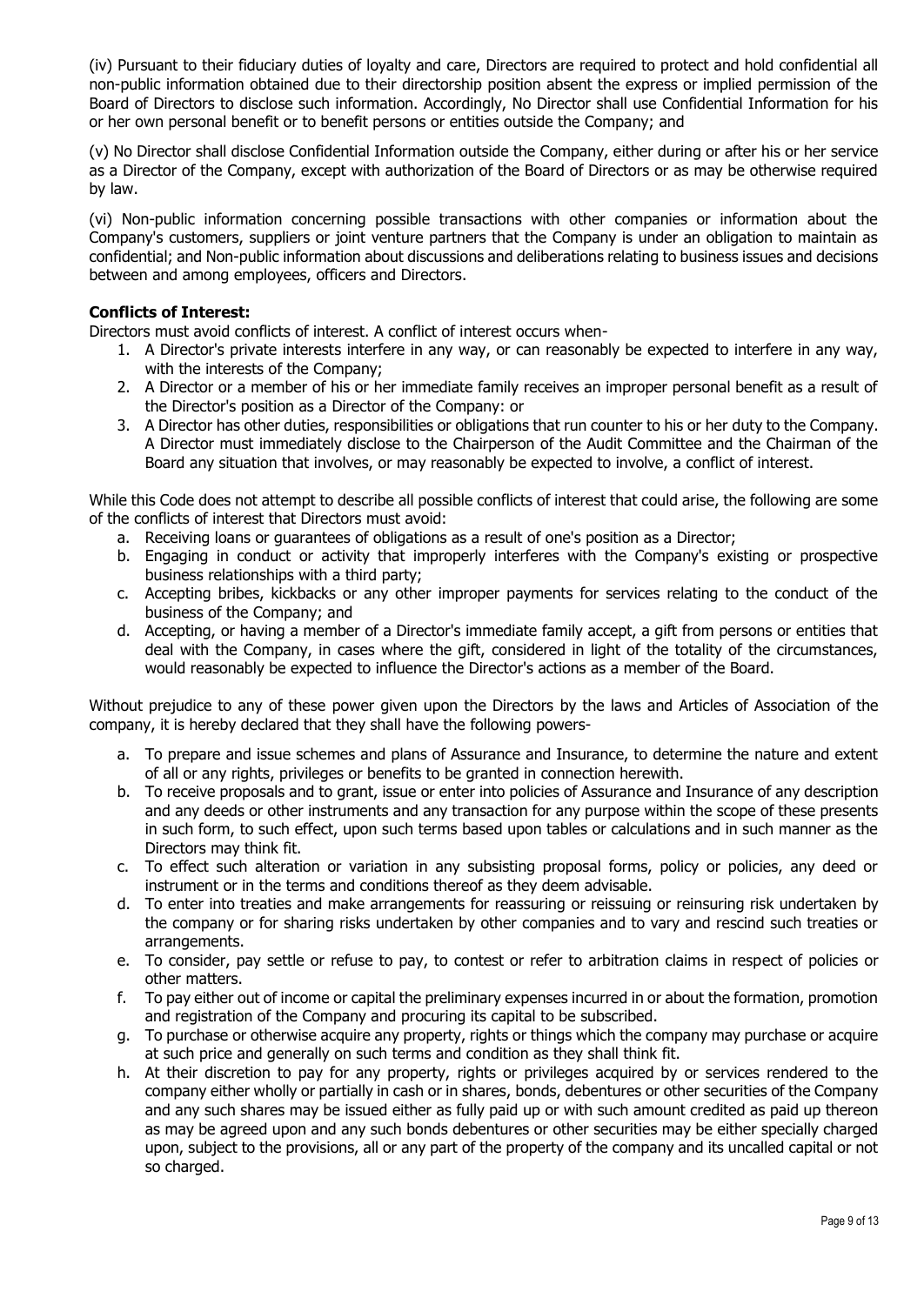- i. Subject to the provisions of section 8 of the Insurance Act. 1938 to secure fulfilment of any contracts or engagements entered into by the company by mortgage or charge of all or any other property of the company and its uncalled capital. for the time being or in such manner as they may think fit.
- j. Subject to the restrictions imposed upon by the company or by the provisions of section 107 of part or parts of the Company's present or future property upon such terms and conditions as they may think fit.
- k. To appoint or remove or suspend any Managers, Secretaries, Officers, Clerks, Agents or Servants and to direct and control and fix and pay their remuneration, subject to the provisions of section 40 of the Insurance Act, 1938.
- l. Subject to the restrictions imposed by section 35 of the Insurance Act. 1938 enter into any arrangement with any company, firm or person carrying on any business similar to that of this company for mutual concessions or for any pooling of business or profits that may seem desirable and to carry the same into effect.
- m. To give, award or allow any pension, gratuity or compensation to any employee of the company or his widow or children that may appear to the Directors just or proper whether such employee, his widow or children have not legal claim.
- n. Subject to the provisions of section 107(b) of the Act to commence and carry on or defend or abandon or compromise any legal proceedings whatsoever including proceedings in bankruptcy on behalf of the company or to refer any claim to arbitration and to observe and perform the awards and to accepts compensation from or give time to any debtor or contributory owing money to the company.
- o. Subject to the provisions of section 107(b) of the Act to give receipts, releases and discharges on behalf of the Company.
- p. Subject to anything in these Articles contained to determine who shall be entitled to sign on the company's behalf bills, notes, receipts, acceptances, endorsements. Cheques, release, contracts and documents.
- q. Subject to the provisions of sections 27 of the Insurance Act. 1938 and subject to the provisions of section 103 of the Act, to invest and deal with any of the moneys of the company to immediately required for the purpose of its business in such manner as they may think fit and to vary such investments or realize the amount invested therein, provided that they shall not purchase or make advances upon any of the shares of the company.
- r. To give indemnities to any Directors or other person who has undertaken or is about to undertake any liability on behalf of the company and to secure such Director of other person against loss by giving him a mortgage or charge upon the whole or any of the property of the company by way of security, subject to the provisions of the section 7 of the Insurance Act, 1938 and section 106 of the Act.
- s. Subject to the restrictions imposed upon the company by section 40 of the insurance Act, 1938 to remunerate any person rendering services to the company whether in its regular employment or not in such manner as may seem fit whether by cash, salary, bonus, or shares in debentures or by a commission or share profits either in any particular transaction or generally or howsoever otherwise.
- t. From time to make, vary and repeal bye-laws for the regulation of the business of the company, its officers and servants.
- u. To enter into all such negotiations and contracts and rescind and vary all such contracts and execute and to all such acts, deeds and things in the name of and on behalf of the company as they may consider expedient for or in relation to any of the matters aforesaid or otherwise for the purpose of the company.
- v. To delegate all or any of the powers hereby conferred upon to the managing Director and officers of the company as they may think fit.
- w. To appoint any person, firm or company to act as Chief Agents or Organizers of the Company to organize and supervise the organization, business of the company in any specified area or in any country or any part thereof and fix their remuneration tenure of office and duties and functions of such Chief Agents and Organisers.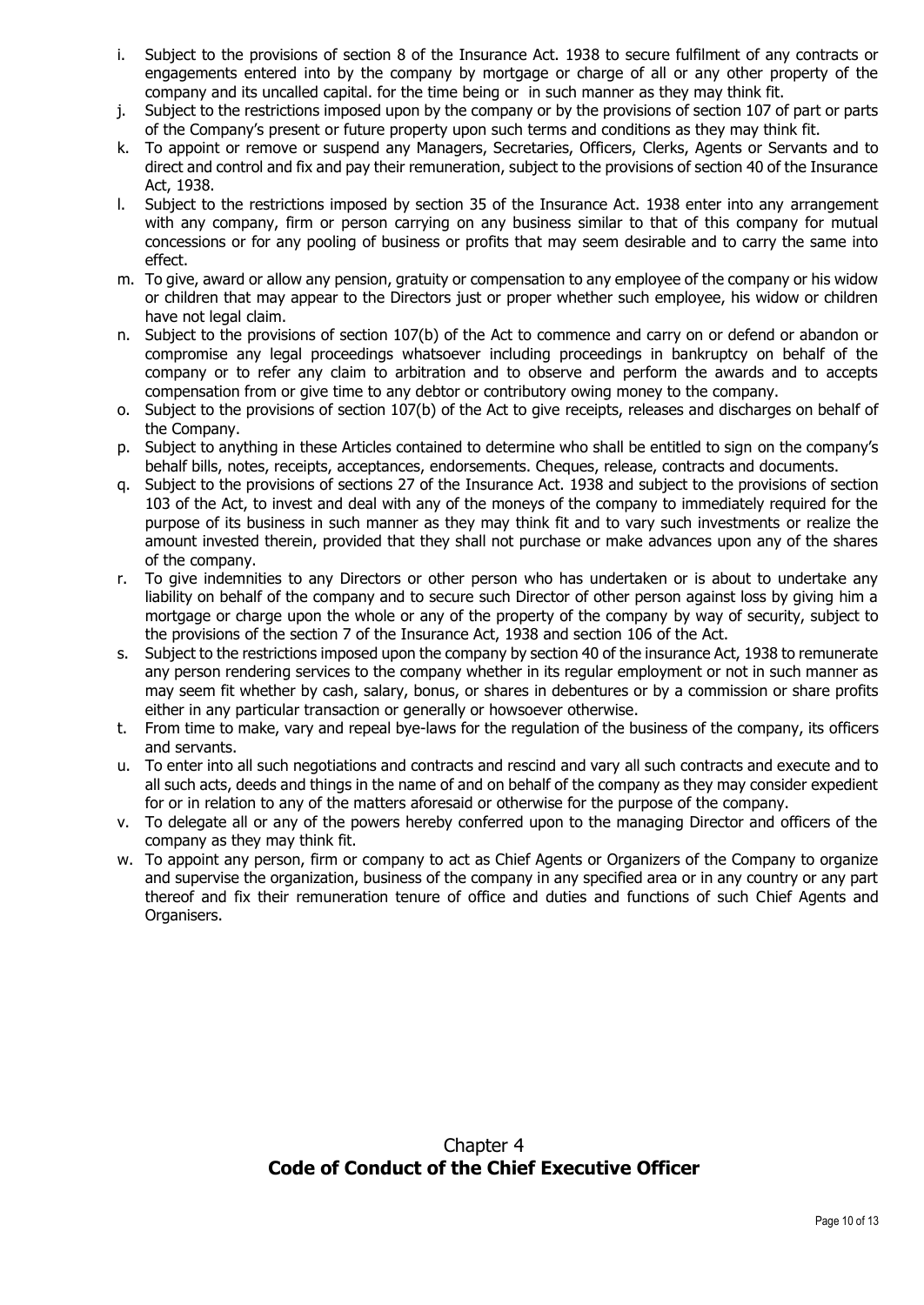# **Chief Executive Officer**

The Chief Executive Officer (which is equivalent to more commonly known term of `Managing Director') of the Company shall be in total charge of managing the business of the company, who shall develop business strategies and translate them into functional objectives and manage himself or through functional managers the following major functions independently:

- a. Financial planning and sourcing, record keeping and analytical management reporting to the Board of Directors;
- b. Managing the marketing channels and sales force, market research, developing new products, marketing communications, public relations, pricing decisions and customer service;
- c. Managing day to day operations including training and guiding employees using available resources productivity, monitoring performance levels and ensuring the availability of required skill sets;
- d. Assessing the human resource requirements, employee records maintenance, employee skills management programs and disciplinary matters;
- e. Complying with the various regulatory requirements as applicable to the Company, and ensuring that the employees are aware of and comply with these typically by developing policies and practices that result in compliance and communicating these to employees and monitoring their adherence; and
- f. Tap the potential of information technology for improving company's functioning and monitor technology developments and help develop meaningful roles for the company in the emerging technological scenarios. And in particular,

Besides, the CEO shall:

- i. have the vision of the company in sight and work based on that and will be responsible for creating a desired image about the company among the public, customers, government and other external entities and shall make sure that the company is able to ensure business continuity in the face of different kinds of crises and changes in environment.
- ii. motivate the chief officers to function in a coordinated manner and develop the business into a cohesive organization.
- iii. evaluate the performance of the company, review with the operations head and finance head and steer the company ahead.
- iv. make sure the business is done legally within the framework provided and ensuring that the processes are all in place. Major decisions with regard among others to what other businesses to enter or if ties with any existing client should be severed etc shall however be made by the CEO in consultation with and within the authorities delegated by the Board of Directors.
- v. be accountable to the Board of Directors of the Company for the performance of the business consistent with agreed plans, strategies and policies.
- vi. develop annual plans for presentation to the Board for support.
- vii. plan human resourcing to ensure that the Company has the capabilities and resources required to achieve its plans.
- viii. develop processes and structures to ensure that capital investment proposals are reviewed thoroughly, that associated risks are identified and appropriate steps are taken to manage the risks.
- ix. develop and maintain an effective framework of internal controls over risk in relation to all business activities.
- x. ensure that the flow of information to the Board is accurate, timely and clear.
- xi. ensure an effective dialogue between the executives and the Board and in particular ensure that the Chairman and the Board are regularly up-dated on matters affecting the Company's performance, competitive position and risk profile.
- xii. establish a close relationship of trust with the Chairman, reporting key developments to him in a timely manner and seeking advice and support as appropriate, and
- xiii. meet regularly with the Chairman to review issues, opportunities and problems.
- xiv. meet regularly with investors and media.

Notable that, the CEO/MD and the CFO shall jointly certify to the Board that-

- 1.1 They have reviewed financial statements for the year and to the best of their knowledge and belief:
- 1.2 These statements do not contain any materially untrue statement or omit any material fact or contain statements that might be misleading;
- 1.3 These statements together present a true and fair view of the company's affairs and are in compliance with existing accounting standards and applicable laws
- 1.4 There are, to the best of knowledge and belief, no transactions entered into by the company during the year which are fraudulent, illegal or violation of the company's code of conduct.
- 1.5 The Certification of the MD or CEO shall be disclosed in the Annual Report.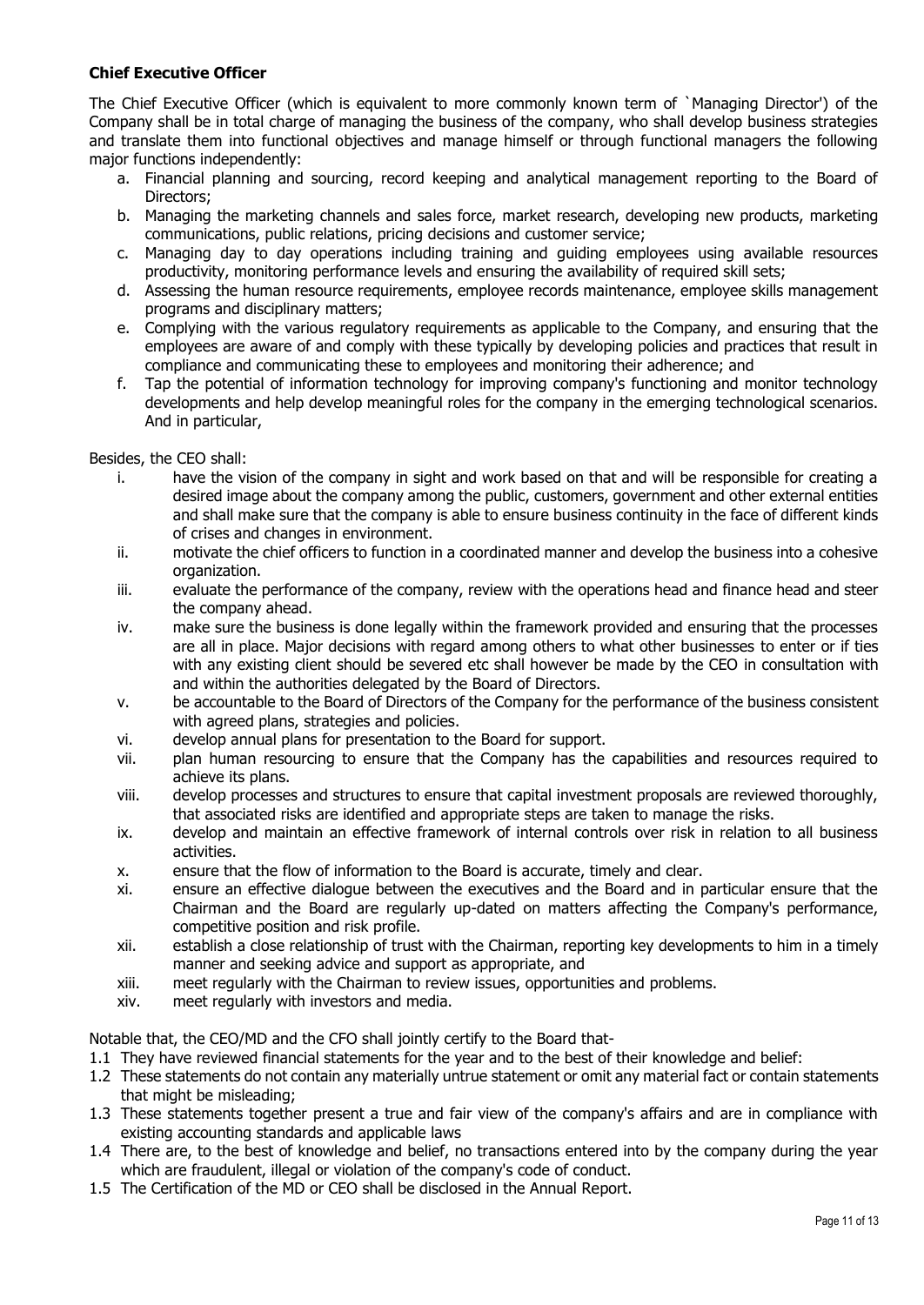Subject to the supervision control and authority vested from time to time by Board of Directors for expedient and smooth functioning of the business and affairs of the company the Chief Executive Officer shall exercise the following powers:

- (a) To manage business and affairs of the company and to employ and engage Managers, Secretaries, Officers, Clerks, Staff, Workers, Laborers for the purpose of the company and to remove and dismiss them and appoint others in their places and to pay/allow to the persons so employed as aforesaid such salary, wages or other remunerations as may be approved by the Board
- (b) To establish any trade arrangement, appoint agents and establish agencies and to open and close any branch or branches of the company at home or abroad as may be approved by the Board.
- (c) To purchase, take on lease or otherwise acquire for the company any land, building, machinery, plants, implements, right, privileges, concessions, licenses as may be required by the company from time to time and for such consideration as may be approved by the Board
- (d) To buy, sell, import, export, produce or supply all plants, machinery, materials, stores, stock-in-trade and other movables and things required for the purpose of the company with the prior sanction of the Board.
- (e) To invest and deal with the money of the company not immediately required for the purpose thereof upon such terms and to such persons as may be decided by the Board.
- (f) To give any person employed by the company a commission on the profit of the company with prior sanction of the Board
- (g) To insure the properties, movable and immovable of the company
- (h) To sign all cheques, drafts, bill, vouchers, certificates, deeds, instruments, bonds, agreements, documents or any negotiable or transferable instruments and documents within the limits prescribed by the Board.
- (i) To determine who shall be entitled to sign on behalf of the company the bills, cheques, notes receipts, endorsement, releases, accounts and documents within the limits prescribed by the Board
- (j) To enter into such negotiations and contracts and rescind or vary all such contracts and execute and do all such acts, deeds and things in the name of the company as he may think fit, subject to the approval of the Board
- (k) To demand, sue for, receive and realize all dues, claims, damages, compensations and profits due and payable to the company and for that purpose to take legal actions and proceedings under the provisions of law whether civil, criminal, original or appellate
- (l) To appear for and on behalf of the company before any court, proceedings and to institute, prosecute, defend, settle, compound submit to arbitration, compromise, withdraw any suits, actions, accounts, claims and demand whatsoever whether arising from any legal proceedings or not with the approval of the Board
- (m) To sign and verify plaints, written statements, petitions, applications and vakalatnama and powers authorizing legal practitioners to act for and on behalf of the company before all courts, proceedings, civil, criminal, revenue or otherwise and generally do all other acts and things as may be necessary from time to time in connection with different departments under the Government, Semi-Government, Offices or any other private office with the approval of the Board
- (n) To receive services of summons or writs issued against the company or judgment delivered and to exercise franchise in any elections whatsoever with the approval of the Board
- (o) To grant any Power of Attorney, general or special to any Executive, manager or other officers of the company and shall have full power and authority to appoint one or more substitutes to do, execute and perform all or any acts, tings or matters aforesaid or otherwise subject to the approval of the Board
- (p) To sign and execute all deeds and documents and to place the same for registration before any Register or Registration authority and to admit execution thereof for and on behalf of the company and also place for registration before any registering authority deeds and documents executed in favour of the company and generally to do all other acts and things in that behalf subject to the approval of the Board
- (q) To give donations and subscription to or for any religions, charitable, benevolent, social or cultural institutions or organizations within the prescribed limit.

# Chapter 5 **Code of Conduct/role of NRC**

**(a).** NRC shall be independent and responsible or accountable to the Board and to the shareholders;